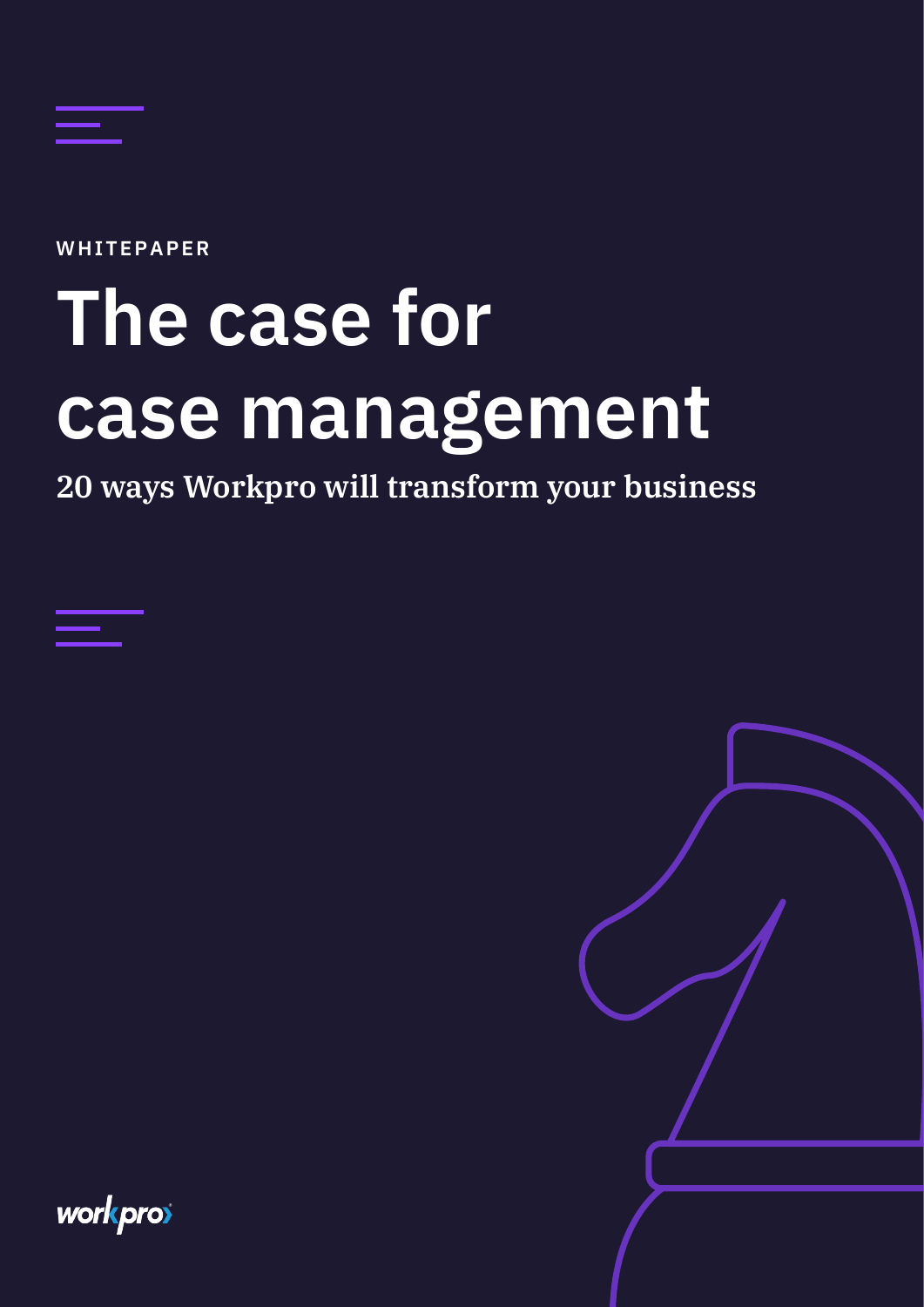### Is it time to update your case management system?

Many organisations we speak to are valiantly trying to keep track of caseload using spreadsheets and email, with documents stored in a variety of places. Others are using CRM or ticketing software out dated systems that are not fit for purpose.

Replacing your separate, unconnected systems with a single view of your entire caseload will deliver consistent, transparent results. Solid workflows, clear templates and powerful reporting will put you in charge of every part of every process.

This guide summarises 20 typical challenges the businesses we work with were facing prior to adopting a new case management system, and the features that are helping them now.

"Workpro empowers us to do the things we need to do as an organisation and as individuals. It mirrors our approach to casework. You are free to use your own initiative, while keeping to the things that have to be done. It's so flexible but we can really funnel use of the system through validation and field labels. Workpro allows us to be as consistent and directive as we want"

Chris Harrison, Performance and Business Information Analyst, Housing Ombudsman.

#### Two trends impacting case handling

#### Hybrid working

Following the Covid-19 pandemic, 'hybrid working – a mixture of home and office working - has become more commonplace.

These 'new ways of working' often require significant process and system adjustments. Caseworkers need tools that enable them to overcome the challenges in communication and collaboration, data security and access that remote working brings.

#### Wellbeing and accessibility

Wellbeing came to the fore during Covid, with mental health cases soaring. Inequality issues have also been highlighted through recent events.

Access to good service, no matter your circumstance, is essential. The ability to flag vulnerable clients, ensure consistency or to escalate sensitive cases, helps caseworkers to 'put things right' fairly.

Tracking trends, monitoring case outcomes, and identifying root causes informs decisions that tackle systemic injustice.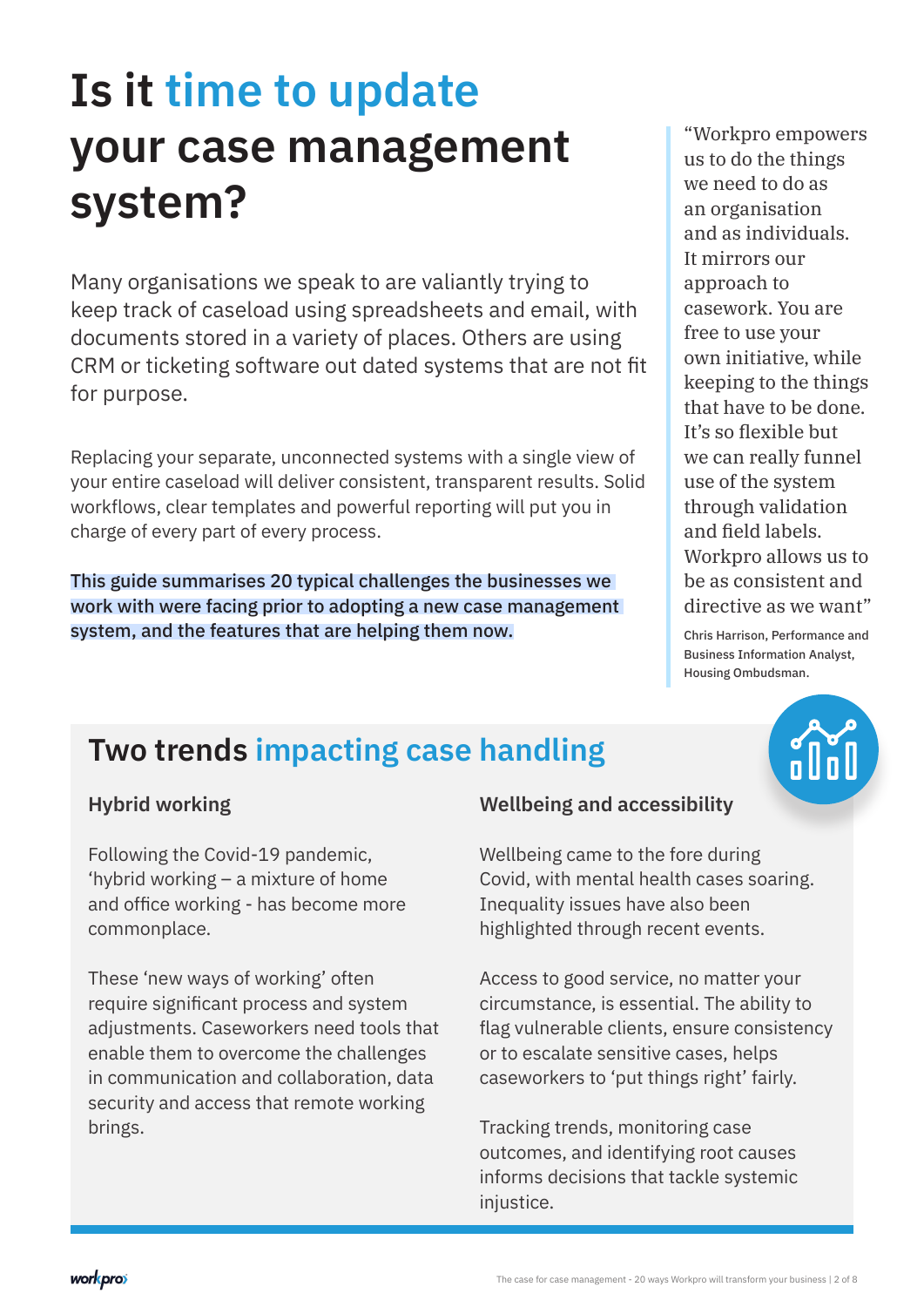# Everything to do with a case in one place



Case management software keeps all case information and activity in one centralised system.

|                | <b>Challenges</b>                                                                                       | <b>Recomended feature/s</b>                                                                                                                                                                                                                                                          | <b>How this helps</b>                                                                                                                                                                                 |
|----------------|---------------------------------------------------------------------------------------------------------|--------------------------------------------------------------------------------------------------------------------------------------------------------------------------------------------------------------------------------------------------------------------------------------|-------------------------------------------------------------------------------------------------------------------------------------------------------------------------------------------------------|
| $\mathbf 1$    | Case data held in<br>multiple locations<br>(e.g., email, notes,<br>spreadsheets, filing<br>cabinets)    | Store all case information<br>and documents within an<br>online case record.                                                                                                                                                                                                         | Having all case<br>information in one place<br>ensures faster access and<br>easier updates, improving<br>response times.                                                                              |
| $\overline{2}$ | <b>Duplication of effort</b><br>when adding case data,<br>often requiring switching<br>between systems. | Multiple case input<br>methods: email, phone,<br>letter, portal etc.<br>Look up lists that aid data<br>entry and categorisation<br>Integration with other<br>systems to share<br>information, e.g. payroll<br>for employee details,<br>using scheduled imports/<br>exports and APIs. | Overcome barriers<br>to case submission<br>by offering choice of<br>channel.<br>Reduces admin burden<br>and time spent on case,<br>as well as lowering the<br>risk of manual errors in<br>data entry. |
| 3              | Takes too long to pick<br>up a colleague's case or<br>to provide case status<br>updates                 | Case summaries with<br>up-to-date case status,<br>with drill-down to more<br>detail if needed.                                                                                                                                                                                       | Everyone knows exactly<br>what has been done,<br>when, and by whom $-$<br>improving the quality and<br>speed of responses.                                                                            |
| 4              | Difficult to <b>identify</b><br>related cases to<br>understand the complete<br>picture                  | Ability to link case<br>records.<br>Flexible search facilities.                                                                                                                                                                                                                      | Cases can be correctly<br>assessed in the light of all<br>relevant information.<br>Get to the right<br>information quickly.                                                                           |
| 5              | <b>Risk of unauthorised</b><br>access to case<br>information, especially if<br>remote working           | Ability to manage<br>case permissions and<br>restrict user access as<br>appropriate.                                                                                                                                                                                                 | Sensitive data is<br>protected, and access<br>restricted to authorised<br>users.                                                                                                                      |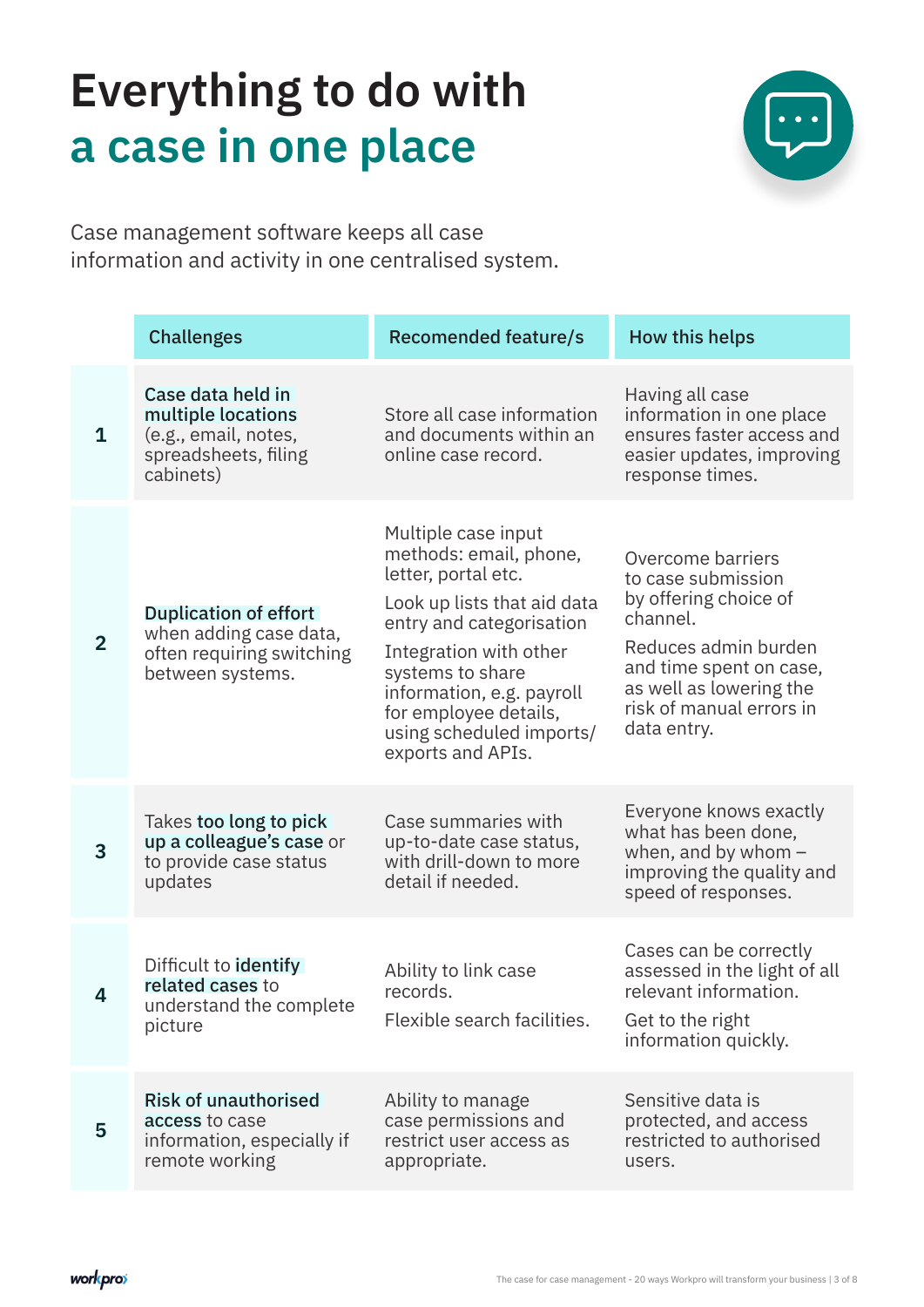# Consistent Case Handling



Case management software uses workflow to guide staff through the correct process.

|    | <b>Challenges</b>                                                                                    | <b>Recomended feature/s</b>                                                                                                                                     | How this helps                                                                                                                          |
|----|------------------------------------------------------------------------------------------------------|-----------------------------------------------------------------------------------------------------------------------------------------------------------------|-----------------------------------------------------------------------------------------------------------------------------------------|
| 6  | <b>Compliance</b> with agreed<br>process and risk that<br>something could be<br>forgotten or missed. | Workflow steps that<br>guide staff through the<br>agreed process for each<br>case type.<br>Configurable to match<br>your specific policies.                     | Correct procedure is<br>always followed and<br>nothing missed.<br>Removes over-reliance<br>on experience and<br>memory.                 |
| 7  | Case handling may be<br>inconsistent, depending<br>on who is doing the work.                         | Workflow validation to<br>ensure mandatory data<br>is recorded and key<br>actions carried out, with<br>notifications to alert staff<br>to process requirements. | Policy is enforced,<br>cases are dealt with<br>consistently and fairly,<br>essential data is captured<br>for reporting and<br>analysis. |
| 8  | Response times and<br>the risk of missing an<br>important deadline.                                  | Ability to set manual or<br>auto-generated tasks,<br>with highly visual alerts<br>and reminders                                                                 | Action prompted to<br>ensure deadlines and<br>targets (KPIs) are met.                                                                   |
| 9  | Time spent creating<br>documentation &<br>correspondence.                                            | Email, letter and<br>document templates<br>auto-populated with case<br>data.<br>Ability to create and send<br>correspondence within<br>the system.              | Clear, consistent<br>communications and a<br>faster, more professional<br>response.                                                     |
| 10 | Difficulty collating case<br>information and <b>sharing</b><br>it securely.                          | Store all correspondence<br>in the case record and<br>easily bundle case<br>documents together as<br>required.                                                  | Easily share case file<br>with stakeholders, e.g.<br>for presentation to a<br>regulator or lawyer.                                      |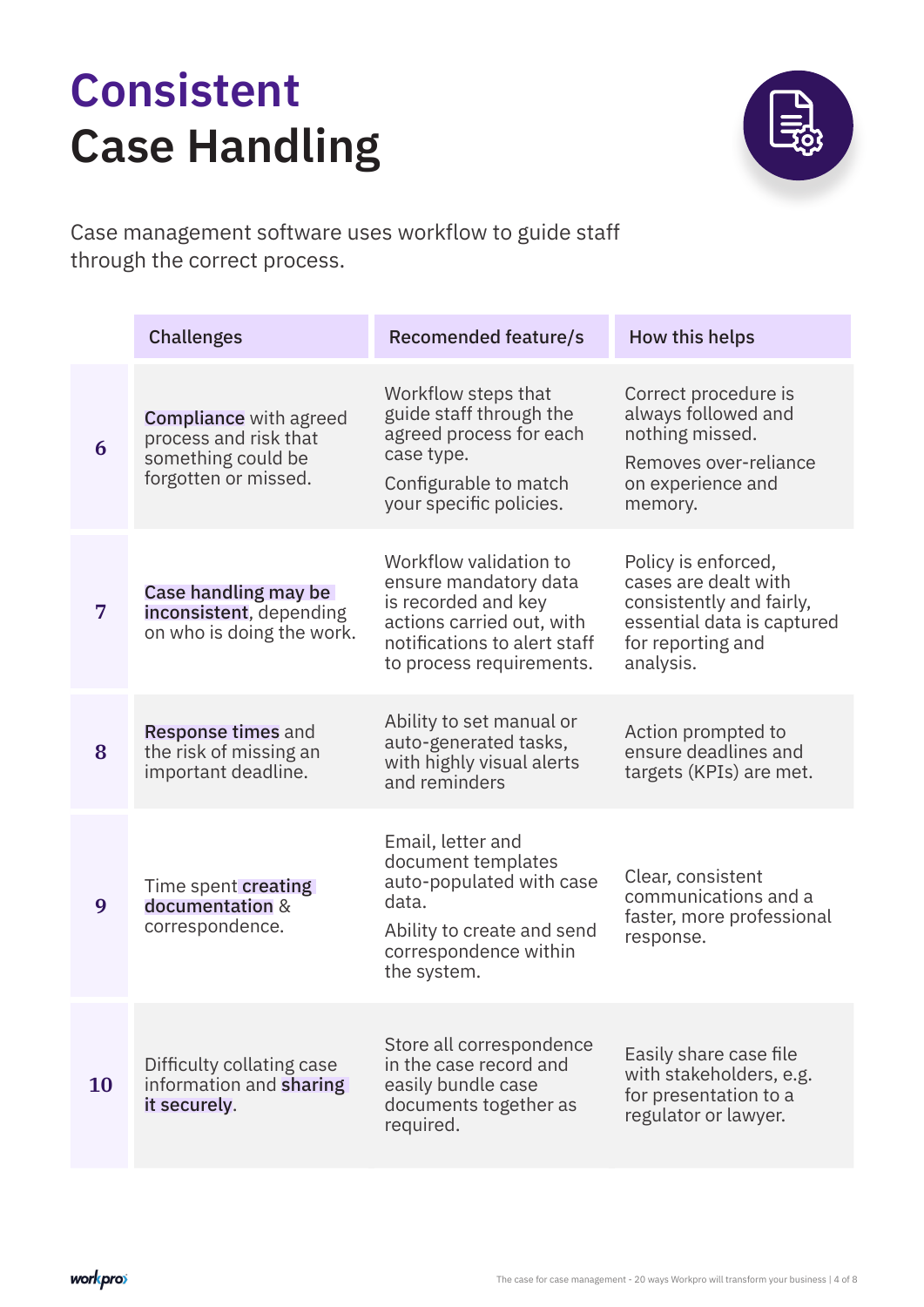# Better Management Information



Case management software provides comprehensive reporting and performance monitoring.

|    | <b>Challenges</b>                                                                                         | <b>Recomended feature/s</b>                                                                                                                                                                                       | How this helps                                                                                                                                                                                                                                                    |
|----|-----------------------------------------------------------------------------------------------------------|-------------------------------------------------------------------------------------------------------------------------------------------------------------------------------------------------------------------|-------------------------------------------------------------------------------------------------------------------------------------------------------------------------------------------------------------------------------------------------------------------|
| 11 | Time spent manually<br>producing monthly<br>reports                                                       | Library of standard<br>reports with scheduling,<br>for automatic creation<br>and distribution                                                                                                                     | Produce routine reports<br>at the click of a button,<br>including regulatory<br>reporting.                                                                                                                                                                        |
| 12 | <b>Collating data for</b><br>analysis from disparate<br>systems is difficult &<br>time consuming          | Data collection and<br>reporting within the same<br>system.<br>Categorisation and<br>filtering to access right<br>data quickly.<br>Create ad hoc reports<br>and export them for<br>further analysis as<br>needed. | With data now<br>consistently captured and<br>correctly categorised, you<br>can 'slice and dice' case<br>information any way you<br>want.<br>You can more easily<br>analyse trends, spot<br>recurring issues, get at<br>root causes and monitor<br>case outcomes. |
| 13 | Keeping track of team<br>workload, especially<br>when dispersed<br>geographically, e.g.<br>remote working | Realtime dashboards<br>with overviews of<br>individual and team<br>cases and tasks.<br>Ability to assign and<br>re-assign cases.                                                                                  | Managers have a clear<br>overview of team activity<br>and can re-assign cases<br>easily, e.g. if a team<br>member is off sick                                                                                                                                     |
| 14 | <b>Meeting SLAs (Service</b><br>Level Agreements)                                                         | Set targets in the<br>workflow that match<br><b>KPIs (Key Performance</b><br>Indicators)                                                                                                                          | Monitor KPIs to ensure<br>you are meeting agreed<br>levels of service and<br>performance.                                                                                                                                                                         |
| 15 | Spotting issues and<br>bottlenecks for early<br>intervention                                              | Status indicators,<br>with clear alerts<br>when deadlines are<br>approaching or cases and<br>tasks are overdue.                                                                                                   | Clear picture at a glance<br>of what is going on and<br>what needs attention.                                                                                                                                                                                     |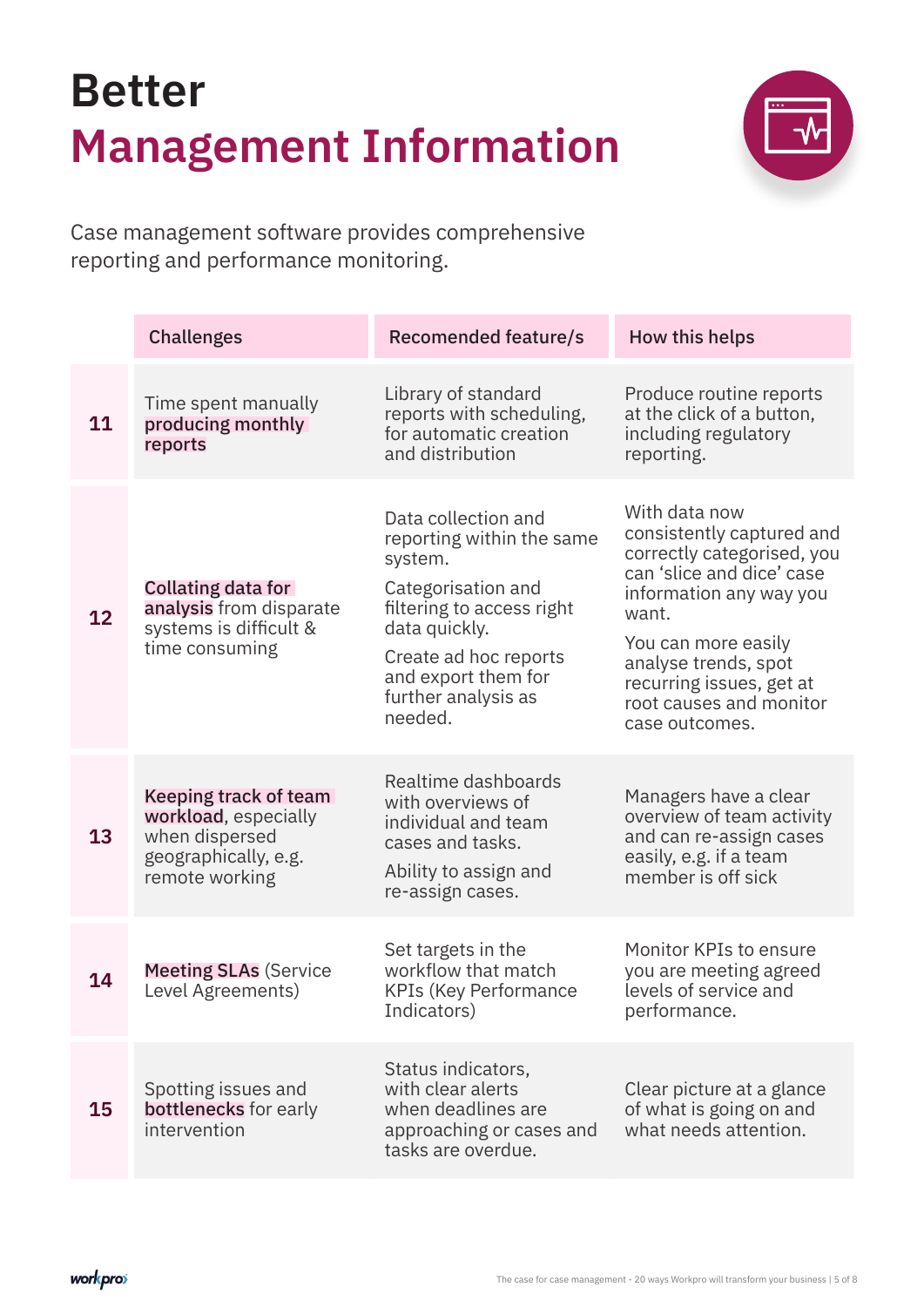## Improved Business Outcomes



Case management software collects data on every case so you can learn from them and take action.

|    | <b>Challenges</b>                                                                                | <b>Recomended feature/s</b>                                                                                                                                           | How this helps                                                                                                                         |
|----|--------------------------------------------------------------------------------------------------|-----------------------------------------------------------------------------------------------------------------------------------------------------------------------|----------------------------------------------------------------------------------------------------------------------------------------|
| 16 | Compliance with data<br>protection laws (GDPR)                                                   | <b>Record GDPR</b><br>compliance, such as<br>date contact details last<br>checked.<br>File management<br>tools that allow you to<br>anonymise or delete case<br>data. | Personal data is<br>managed and retained<br>in accordance with your<br>policy and relevant law.                                        |
| 17 | Keeping data secure and<br>preventing data loss                                                  | Robust data backup and<br>security management,<br>including encryption<br>and multi-factor<br>authentication.                                                         | Mitigates risk from<br>unauthorised access or<br>data loss.                                                                            |
| 18 | Reputational, litigation<br>and/or financial risk from<br>incorrect handling of<br>case          | Full chronological audit<br>trail of all action taken for<br>monitoring and proof -<br>should it be needed                                                            | Regulations and business<br>process are always<br>followed, with any<br>deviations justified -<br>reducing risk of fines etc.          |
| 19 | Nipping issues in the bud<br>and ensuring recurring<br>problems don't happen<br>again            | Ability to categorise and<br>analyse root causes and<br>case outcomes.                                                                                                | Spot developing<br>trends so they can be<br>proactively addressed.<br>Apply learnings from case<br>data to improvement<br>initiatives. |
| 20 | <b>Accommodating future</b><br>changes in process,<br>policy, legislation etc. in<br>the system. | Ability to manage lookup<br>lists, categorisations,<br>KPIs, user permissions,<br>field names, templates<br>etc. yourself                                             | System can be easily<br>maintained and adapted<br>over time, ensuring<br>investment protection.                                        |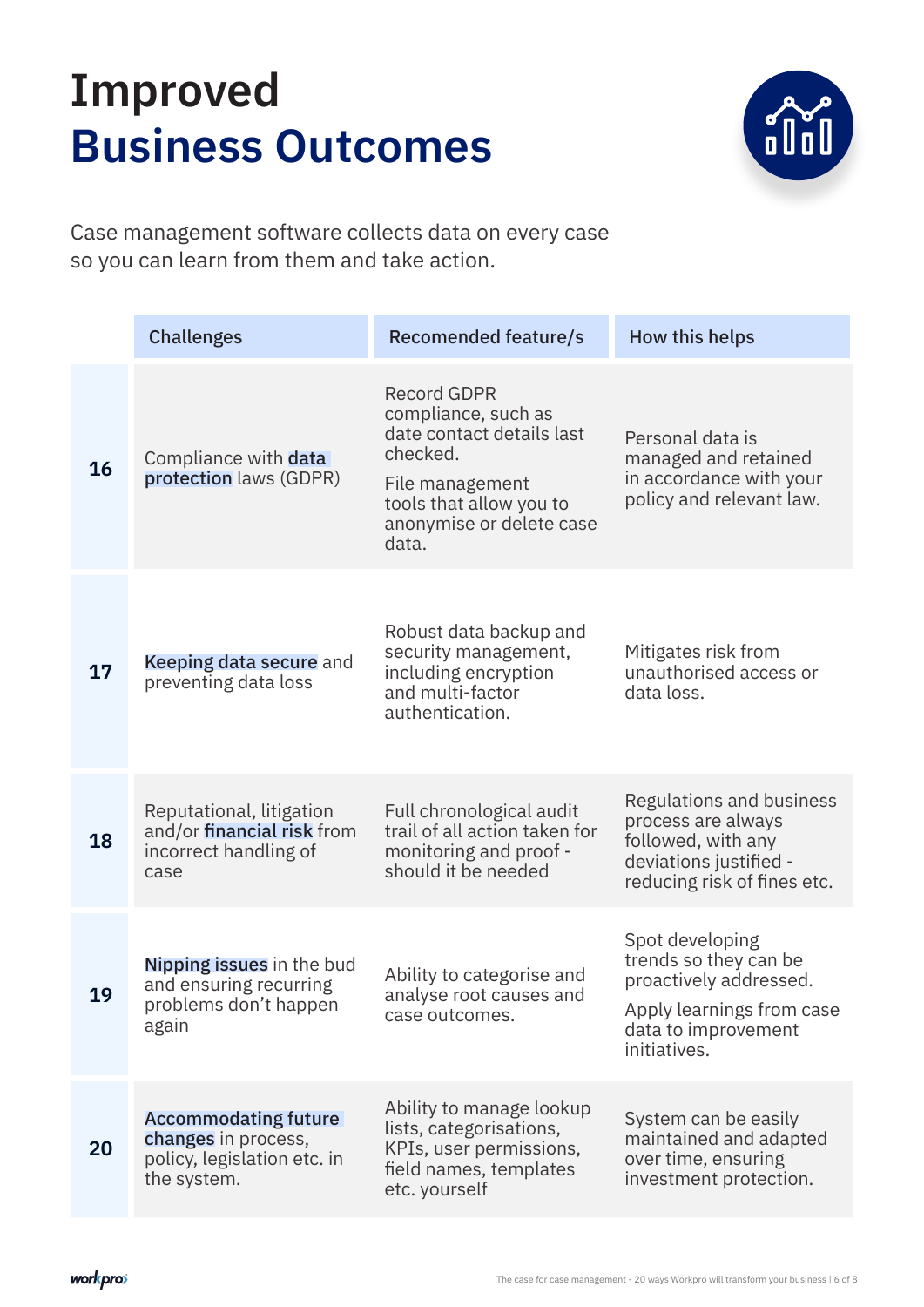### Workpro Case Management Software

Workpro is a better way to manage your customer issues. It's easy to use, easy to integrate, cost-effective and has been developed to meet the needs of busy caseworkers and their managers.

Available as a Cloud-based or On Premise solution, it helps you efficiently manage and report all casework. Workpro will help your team provide a better service, while mitigating risk, increasing productivity and reducing costs.

It's time to take back control.

Workpro is designed to work alongside your existing systems as a dedicated case management system. We are experienced at integrating Workpro, for example with employee records in payroll systems.

"Our business is looking into complaints and the vast majority of our staff rely on an effective case management system every day. The Workpro team supported us to make our system as straightforward and simple to use as it can be, yet flexible enough to adapt to our changing business needs."

Nigel Ellis, CEO Local Government and Social Care Ombudsman

#### Workpro supports the entire case management process

- From recording and progressing a case to resolution.
- To flexible, robust reporting and management control.
- Leading to improvements for your whole organisation.